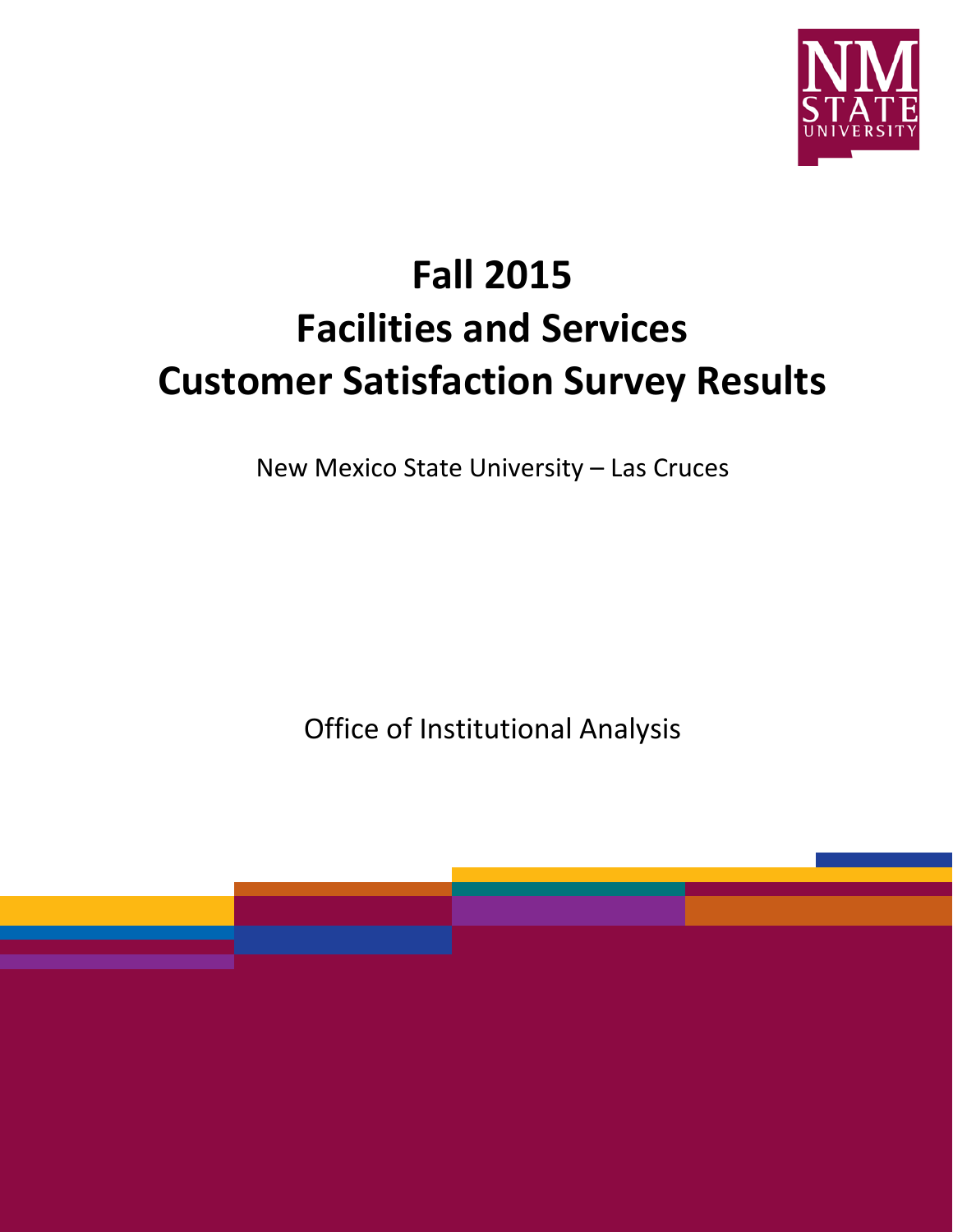# Fall 2015: Facilities & Services Customer Satisfaction Survey Results

| <b>Table of Contents</b>                                                                                      |     |
|---------------------------------------------------------------------------------------------------------------|-----|
|                                                                                                               |     |
|                                                                                                               |     |
|                                                                                                               |     |
|                                                                                                               |     |
|                                                                                                               |     |
|                                                                                                               |     |
|                                                                                                               |     |
|                                                                                                               |     |
| Table 3: Satisfaction with Facilities and Services Custodial Services, Respondent Percentages 5               |     |
|                                                                                                               |     |
| Table 4: Satisfaction with Facilities and Services Building, Environmental and Utilities Services, Respondent |     |
|                                                                                                               |     |
|                                                                                                               |     |
| Table 5: Satisfaction with Facilities and Services Ground Services, Respondent Percentages7                   |     |
|                                                                                                               |     |
|                                                                                                               |     |
|                                                                                                               |     |
| Table 7: Satisfaction with Facilities and Services Special Projects and Engineering Services, Respondent      |     |
|                                                                                                               |     |
| Table 8: Satisfaction with Facilities and Services Administrative Service Areas, Respondent Percentages10     |     |
|                                                                                                               | .11 |
| Table 9: Satisfaction with Environmental Health and Safety (EHS), Respondent Percentages 11                   |     |
|                                                                                                               |     |
|                                                                                                               |     |
|                                                                                                               |     |
| Table 11: Satisfaction with NMSU Office of University Architect and Campus Planning, Respondent               |     |
|                                                                                                               |     |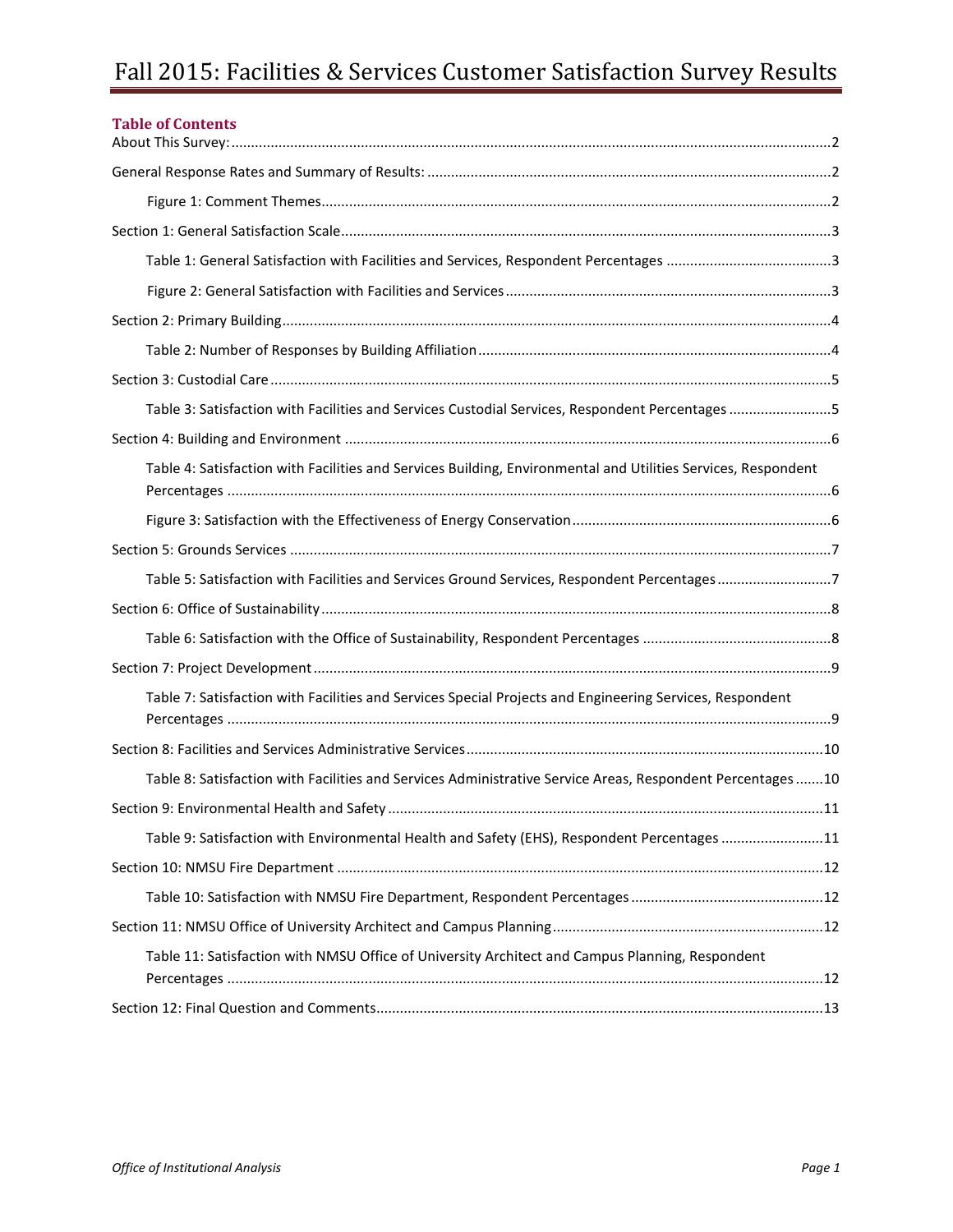#### <span id="page-2-0"></span>**About This Survey:**

New Mexico State University's (NMSU) Facilities and Services Office (FS) worked with the Office of Institutional Analysis (OIA) to administer the FS Customer Satisfaction Survey. The original survey was designed according to specifications of a Facilities and Services audit and standards set by APPA, the facilities professional organization to which NMSU belongs. The 2015 survey contains the same content areas as in the 2014 version.

#### <span id="page-2-1"></span>**General Response Rates and Summary of Results:**

The Fall 2015 survey administration received 467 total responses. This marks a slight increase from the 447 responses received for the Fall 2014 survey. Each section of the survey received a different number of responses as few respondents completed all questions listed on the entire survey. Responses ranged from 377 responding to the questions on custodial care to just 30 for the most recent service by the University Architect's Office.

Approximately 150 respondents provided comments in the last question in the survey regarding the work provided by FS. The comments were categorized into seven themes (Figure 1). There were more comments this year regarding custodial care, and fewer on buildings and sustainability. All comments were provided verbatim to Associate Vice President Haubold.



#### <span id="page-2-2"></span>**Figure 1: Comment Themes**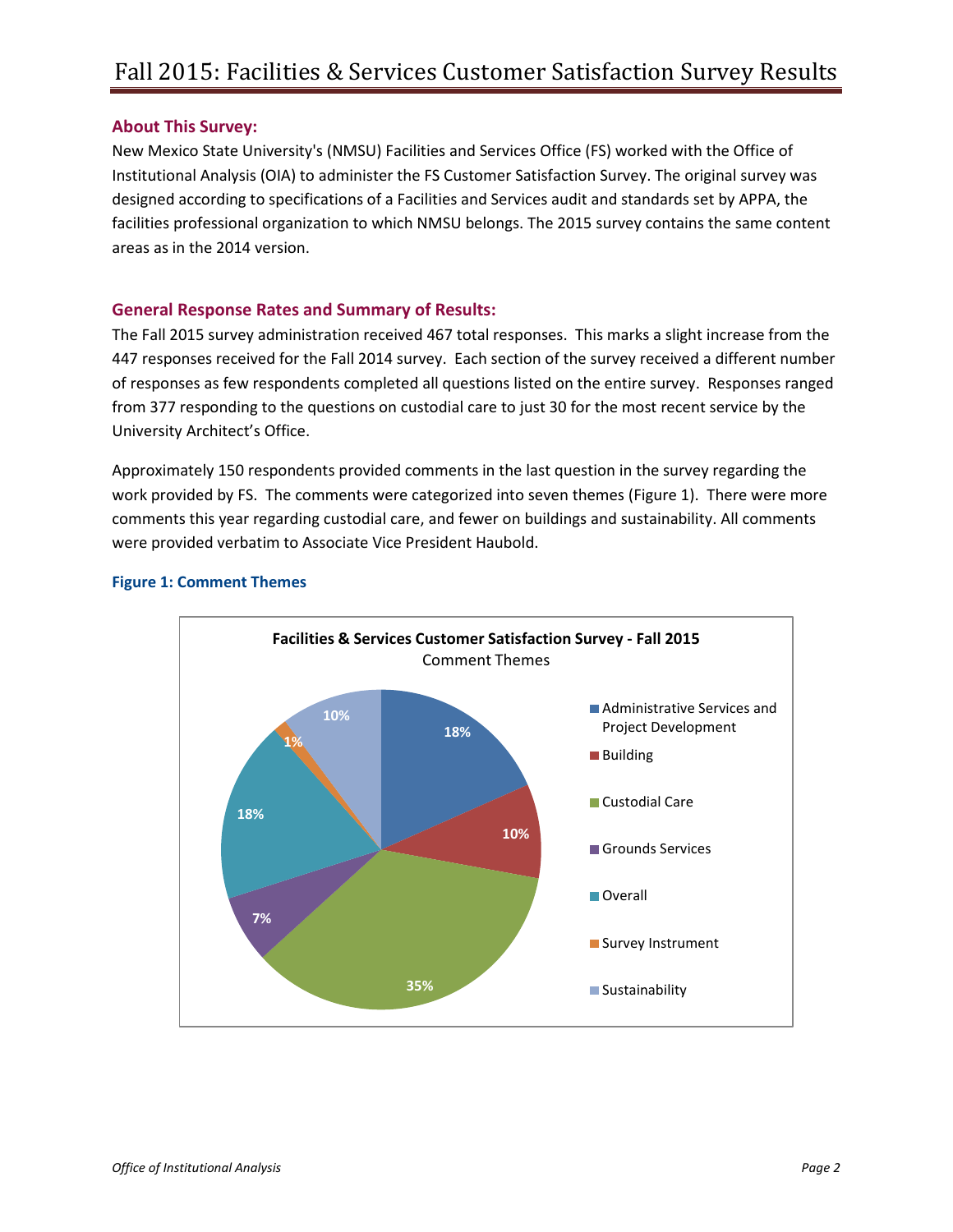# <span id="page-3-0"></span>**Section 1: General Satisfaction Scale**

*"How would you rate your overall satisfaction level with the work you have seen completed by Facilities and Services in the last twelve (12) months?"*

Three of every four respondents indicated they were satisfied with FS services; 75% of respondents indicated they were either satisfied or very satisfied with the service they had received (Table 1). This was a slight decrease from the prior year's survey (78%, Fall 2014). Seventeen percent of respondents reported being either dissatisfied or very dissatisfied with the overall quality of FS services. These results are slightly more critical when compared to Fall 2014, when less than 10% of respondents had registered some level of dissatisfaction. Respondents from 29 buildings expressed some level of dissatisfaction compared to 19 buildings in Fall 2014.

Twenty-seven (18%) comments referred to general FS services. Many of these comments were positive. Some comments suggested providing better equipment and transportation for FS staff. Other respondents felt communication with FS was an issue and/or that FS is understaffed. These findings are similar to those observed in prior iterations of the survey.

<span id="page-3-1"></span>

|  | Table 1: General Satisfaction with Facilities and Services, Respondent Percentages |  |
|--|------------------------------------------------------------------------------------|--|
|  |                                                                                    |  |

|                       | <b>Responses</b> | <b>Percent</b> |
|-----------------------|------------------|----------------|
| Very Dissatisfied     | 12               | 5%             |
| Dissatisfied          | 29               | 12%            |
| <b>Neutral</b>        | 23               | 9%             |
| Satisfied             | 103              | 41%            |
| <b>Very Satisfied</b> | 85               | 34%            |
| Total                 | 252              | 100%           |

#### <span id="page-3-2"></span>**Figure 2: General Satisfaction with Facilities and Services**

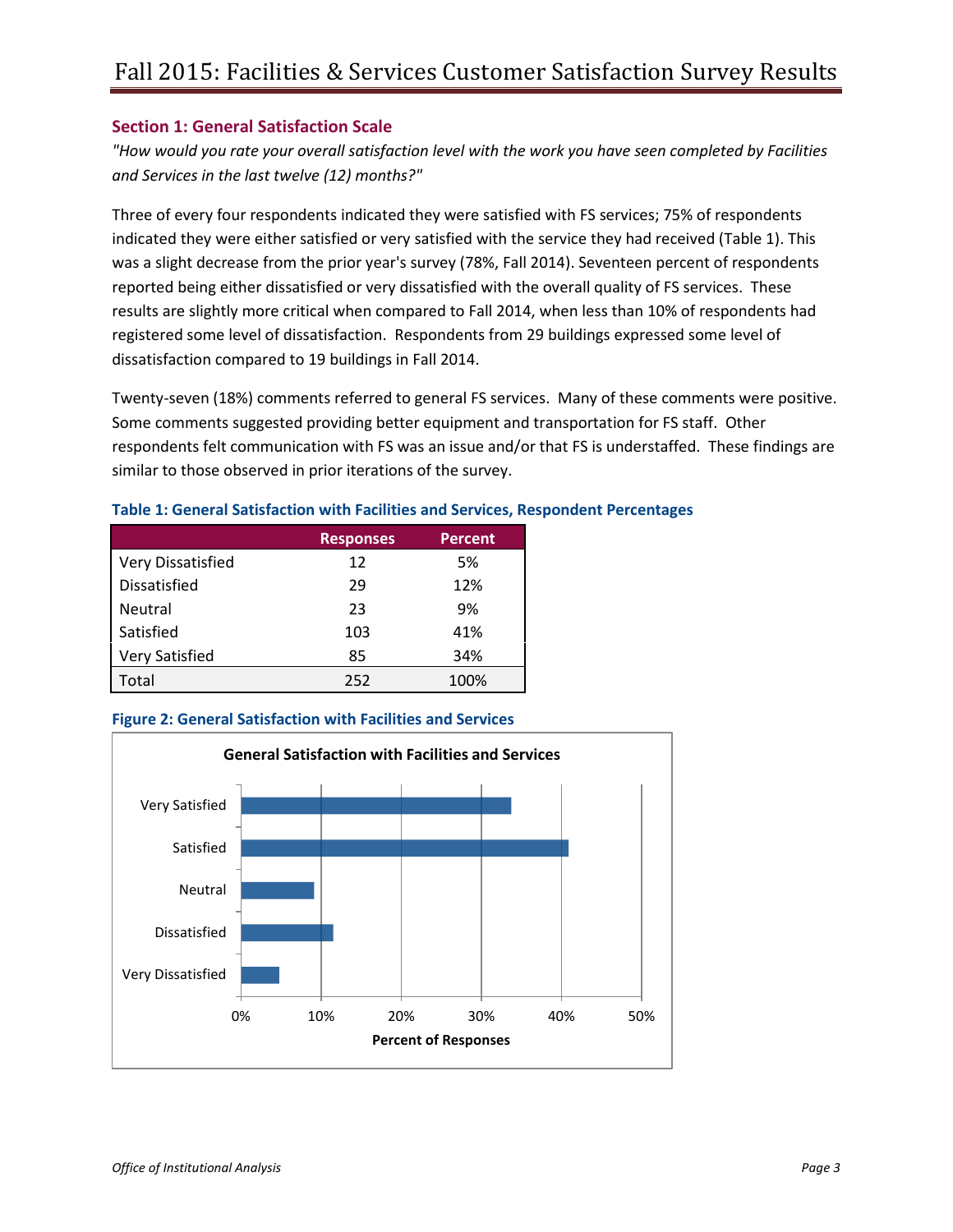# <span id="page-4-0"></span>**Section 2: Primary Building**

*"In order to better meet your facilities service needs, it is important that we be able to evaluate responses to see which areas of campus may need special attention. With this in mind, please choose your primary building on NMSU from the following drop-down list."* 

Over 80 buildings/areas were represented in the survey responses, compared to 50 reported in last year's survey. The Educational Services Center, Health and Social Services Building, Gerald Thomas Hall, and Hadley Hall had the highest building affiliation totals with 22, 20, 18, and 18 responses respectively (Table 3). The number and diversity of buildings represented implies the responses represent the entire Las Cruces campus.

| <b>Building</b>                                | <b>Responses</b>        | <b>Building</b>                            | <b>Responses</b>        |
|------------------------------------------------|-------------------------|--------------------------------------------|-------------------------|
| <b>ABO Center</b>                              | 1                       | <b>Goddard Hall</b>                        | 7                       |
| Academic Research A, B, C                      | 14                      | <b>Guthrie Hall</b>                        | 9                       |
| Agricultural Science Center at Clovis          | $\mathbf{1}$            | <b>Hadley Hall</b>                         | 18                      |
| Agricultural Science Center at Farmington      | $\mathbf{1}$            | Hardman Hall                               | 3                       |
| All Buildings                                  | $\overline{2}$          | <b>Health and Social Services Building</b> | 20                      |
| Alumni & Visitors Center                       | $\mathbf{1}$            | J. Gordon Watts Lab                        | $\mathbf{1}$            |
| American Indian Student Center                 | $\mathbf{1}$            | Jacobs Hall                                | $\mathbf{1}$            |
| Anderson Hall (PSL)                            | 15                      | James B. Delamater Activity Center         | 5                       |
| ASNMSU Center for the Arts                     | 1                       | Jett Hall                                  | $\mathbf{1}$            |
| <b>Astronomy Building</b>                      | $\overline{\mathbf{4}}$ | John Whitlock Hernandez Hall               | $\overline{\mathbf{c}}$ |
| Barnes & Noble                                 | 5                       | Jornada USDA Exp. Range HQ                 | 5                       |
| <b>Beef Office</b>                             | $\mathbf{1}$            | Knox Hall                                  | 5                       |
| <b>Biological Control Insectary</b>            | $\mathbf{1}$            | Materials and Services Warehouse           | 3                       |
| <b>Branson Library</b>                         | 9                       | <b>Milton Hall</b>                         | 9                       |
| <b>Breland Hall</b>                            | 17                      | <b>Music Building</b>                      | $\mathbf{1}$            |
| <b>Business Complex Building</b>               | 11                      | Natatorium                                 | $\overline{2}$          |
| Campus Police/Ag Institute                     | $\overline{2}$          | New Mexico Dept. of Agriculture            | $\overline{7}$          |
| <b>Central Utilities Plant</b>                 | $\overline{2}$          | O'Donnell Hall                             | 10                      |
| Cervantes Village, Bldg A (Children's Village) | $\overline{2}$          | Off Campus                                 | $\mathbf{1}$            |
| Cervantes Village, Bldg C (Children's Village) | $\mathbf{1}$            | O'Laughlin House                           | $\mathbf{1}$            |
| <b>Chemistry Building</b>                      | 11                      | Parking Lots                               | $\mathbf{1}$            |
| Clara Belle Williams Hall                      | 3                       | PGEL Headhouse/Lab                         | $\overline{2}$          |
| Computer Center                                | $\overline{7}$          | <b>Regents Row</b>                         | 8                       |
| Corbett Center                                 | 9                       | Rentfrow Gym                               | $\mathbf{1}$            |
| Corona Cabin                                   | $\mathbf{1}$            | <b>Rhodes Garret Hamiel</b>                | $\mathbf{1}$            |
| Dan W. Williams Hall                           | 3                       | <b>Roberts Hall</b>                        | $\overline{2}$          |
| Dominici Hall                                  | $\overline{2}$          | <b>Science Hall</b>                        | $\overline{7}$          |
| Dove Hall                                      | 3                       | Skeen Hall                                 | 10                      |
| Ed and Harold Foreman Engineering Complex      | 6                       | Softball Office and Locker Room            | $\mathbf{1}$            |
| <b>Educational Services Center</b>             | 22                      | Speech Building                            | 4                       |
| <b>Engineering Complex I</b>                   | 3                       | <b>Sports Offices</b>                      | $\overline{2}$          |
| Fabian Garcia Science Center                   | $\overline{1}$          | Stan Fulton Center                         | $\overline{7}$          |
| <b>Facilities and Services Construction</b>    | 3                       | <b>Stucky Hall</b>                         | 3                       |
| Facilities and Services Electric Shop          | $\mathbf{1}$            | <b>Student Health Center</b>               | 4                       |
| <b>Facilities and Services Office</b>          | $\overline{\mathbf{c}}$ | Thomas & Brown Hall                        | $\overline{2}$          |
| <b>Fire Station</b>                            | $\mathbf{1}$            | <b>Veterinary Diagnostic Services</b>      | $\mathbf{1}$            |
| <b>Foster Hall</b>                             | 3                       | Vista del Monte                            | $\mathbf{1}$            |
| Garcia Annex                                   | $\overline{7}$          | <b>Walden Hall</b>                         | $\overline{2}$          |
| <b>Gardiner Hall</b>                           | 6                       | <b>Wells Hall</b>                          | $\mathbf{1}$            |
| Genesis Center C                               | $\overline{2}$          | William B. Conroy Honors Center            | $\mathbf{1}$            |
| <b>Gerald Thomas Hall</b>                      | 18                      | Young Hall                                 | $\mathbf{1}$            |

## <span id="page-4-1"></span>**Table 2: Number of Responses by Building Affiliation**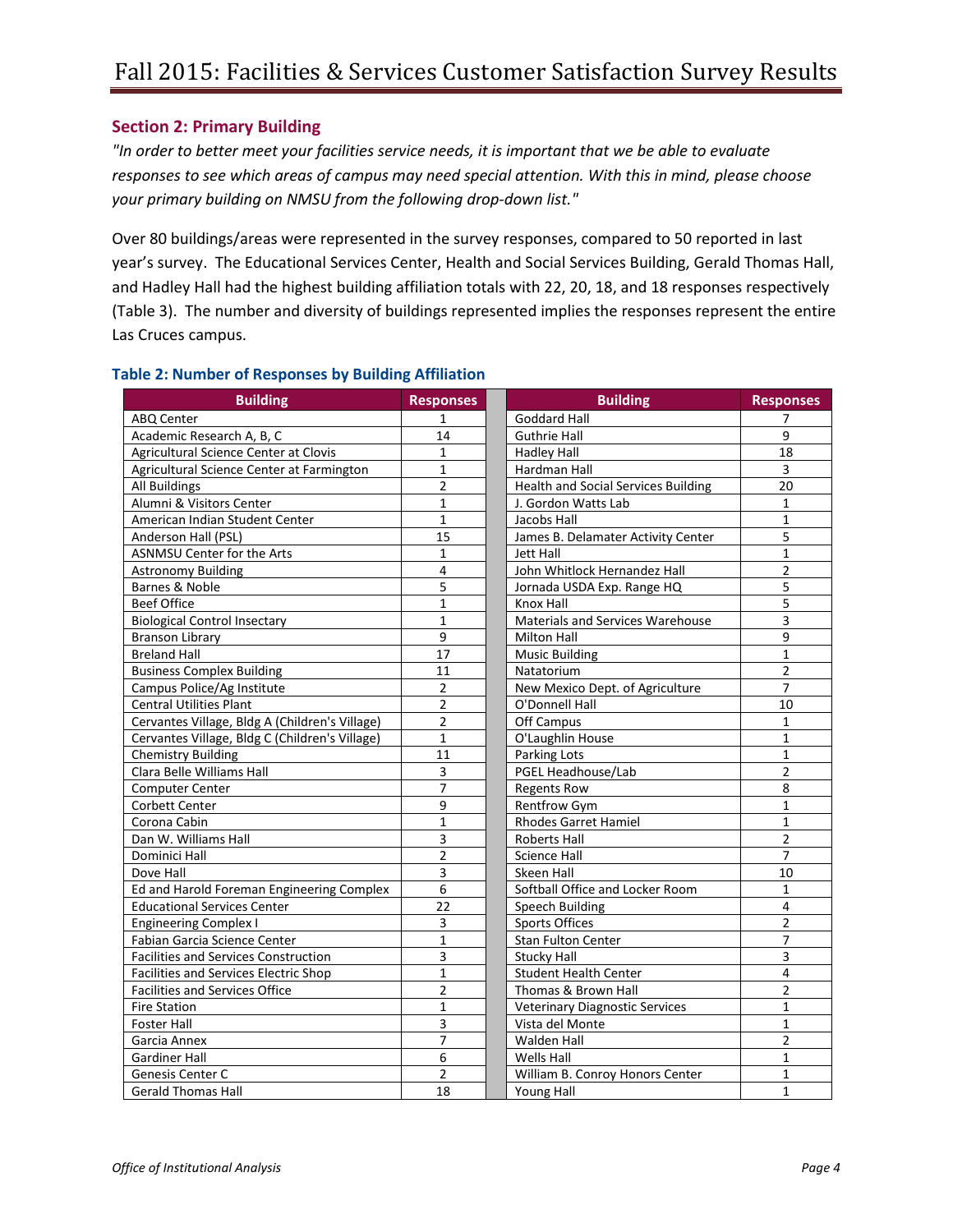## <span id="page-5-0"></span>**Section 3: Custodial Care**

*"Facilities and Services provides basic cleaning, recycling, and routine pest control services for Instruction and General Buildings on the Las Cruces Campus. This is done according to a published schedule on the FS website. Please rate your level of satisfaction with the following custodial care areas as they pertain to the building you identified as your primary building."*

Approximately 70% of respondents were satisfied or very satisfied with the overall quality of custodial services, lower than the 78% reporting satisfaction in Fall 2014. At that time, 43% of respondents were very satisfied with the overall quality of custodial services, while in Fall 2015, only 35% report being very satisfied. However, most respondents (62%) continue to indicate they are very satisfied with the courtesy of the custodial staff (Table 4).

Although nearly 75% of the Fall 2014 respondents were satisfied/very satisfied with the frequency of custodial services, only 61% of the Fall 2015 respondents reported such satisfaction. Frequency was of concern to roughly one out of every five respondents. Over 60% of respondents cited satisfaction with the cleanliness of offices and classrooms; however, this area reported the highest level of dissatisfaction (20% dissatisfied to very dissatisfied). Cleanliness of restrooms was another area of concern with 12% of respondents dissatisfied with restroom cleanliness and 4% very dissatisfied. Overall, respondents were less satisfied across all areas this year compared to last year, possibly implying that custodial staff are getting stretched too thinly across their areas.

More than 35% of respondents were satisfied with the effectiveness of the recycling program and an additional 34% were very satisfied. Satisfaction with the recycling program is higher when compared to last year's survey results (45% satisfied and 22% very satisfied).

Fifty-two (35%) comments referred to Custodial Services, which is almost twice as many comments as last year. Comments singled out employees and buildings where custodians perform above (or below) expectations. In general, comments on custodial care tended to be more negative this year than in Fall 2014, and more detailed regarding the issues.

| Area                                                               | <b>Very</b><br><b>Satisfied</b> | <b>Satisfied</b> | <b>Neutral</b> | <b>Dissatisfied</b> | <b>Very</b><br><b>Dissatisfied</b> | <b>Total</b><br><b>Responses</b> |
|--------------------------------------------------------------------|---------------------------------|------------------|----------------|---------------------|------------------------------------|----------------------------------|
| Cleanliness of public areas (entryways,<br>lobbies, lounges, etc.) | 37.2%                           | 38.6%            | 11.2%          | 9.8%                | 3.2%                               | 376                              |
| Cleanliness of restrooms                                           | 33.2%                           | 39.6%            | 10.9%          | 12.2%               | 4.0%                               | 376                              |
| Cleanliness of offices and classrooms                              | 27.3%                           | 36.9%            | 15.5%          | 14.2%               | 6.1%                               | 374                              |
| Courtesy of custodial staff                                        | 61.9%                           | 25.3%            | 9.1%           | 1.9%                | 1.9%                               | 375                              |
| Frequency of custodial services                                    | 32.4%                           | 28.2%            | 19.4%          | 14.1%               | 5.9%                               | 376                              |
| Overall quality of custodial services                              | 34.7%                           | 34.2%            | 18.3%          | 8.2%                | 4.5%                               | 377                              |
| Sustainability                                                     |                                 |                  |                |                     |                                    |                                  |
| Please rate the effectiveness of the<br>Recycling program          | 34.3%                           | 35.7%            | 19.8%          | 5.8%                | 4.3%                               | 207                              |

#### <span id="page-5-1"></span>**Table 3: Satisfaction with Facilities and Services Custodial Services, Respondent Percentages**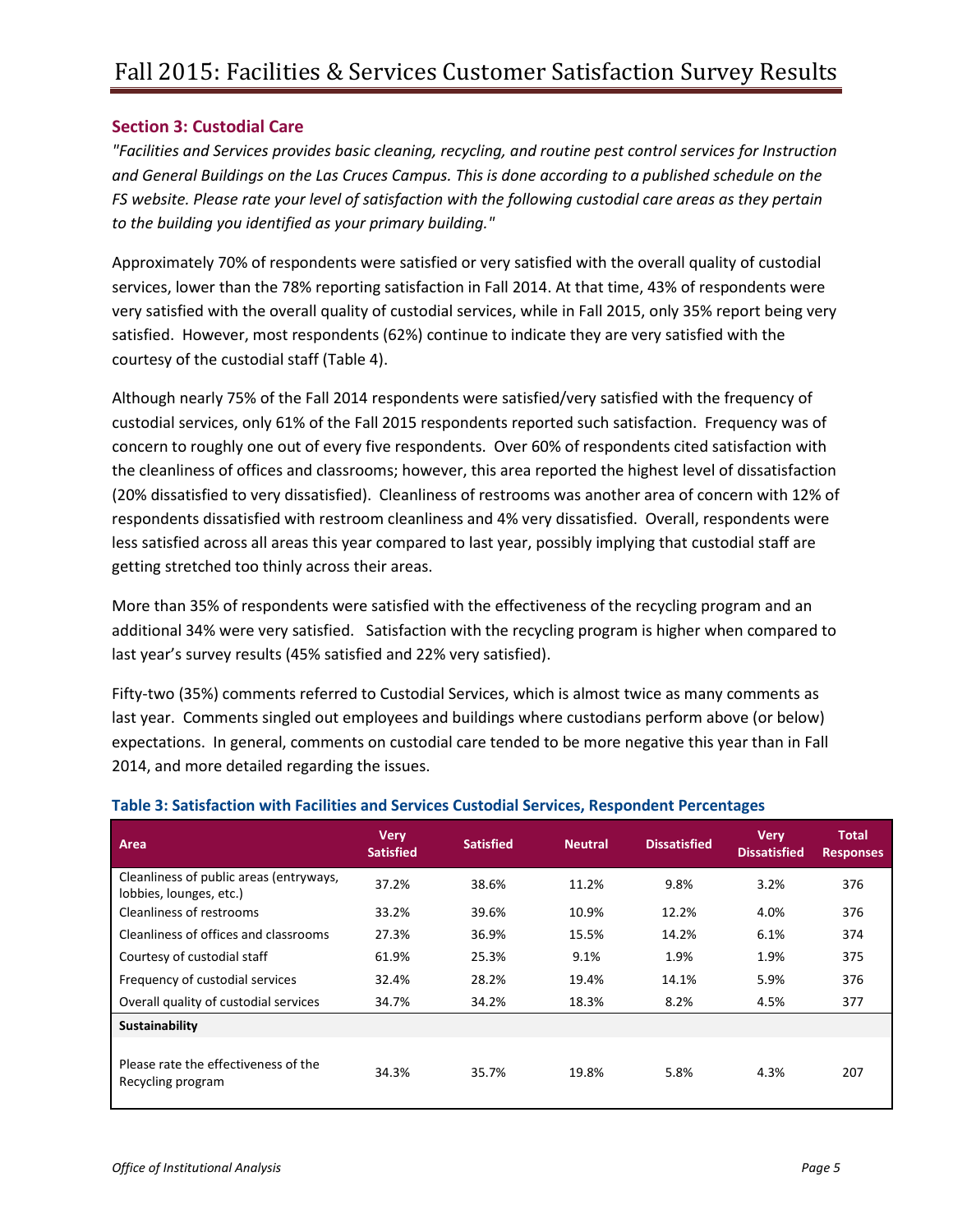#### <span id="page-6-0"></span>**Section 4: Building and Environment**

*"Facilities and Services strives to maintain a comfortable and functional environment for all members of the NMSU community. Please rate your level of satisfaction with the following building and environmental utilities areas of the building you identified as your primary building."*

Lighting is a positive feature of buildings at NMSU. Approximately 32% of respondents were very satisfied with the lighting in their building (Table 5). When respondents expressed dissatisfaction with an area, it was usually related to temperature. Twenty-six percent of respondents were dissatisfied or very dissatisfied with the temperature in their buildings, which is slightly higher than last year (22% in Fall 2014). Several comments addressed buildings as too hot or too cold, and an apparent lack of understanding by FS of why correct temperatures are important. Satisfaction/dissatisfaction regarding handicap access is about the same as last year with about one-fourth of respondents neutral on this topic. Also, reliability of utilities had response percentages similar to last year. A few comments recognized the valiant efforts by heating and cooling staff to quickly repair aging units when necessary.

Of the roughly 220 responses to the question on the effectiveness of energy conservation, most respondents were satisfied to very satisfied (Figure 3). Also, the share of very satisfied respondents was higher this year when compared to the 2014 iteration of the survey (15% in 2015; 10% in 2014).

There were very few comments this year regarding building repair. Garcia Annex was mentioned, as were water fountains in need of repair. There were a few comments that mentioned it would be nice to be kept in the loop about planned repairs.

#### <span id="page-6-1"></span>**Table 4: Satisfaction with Facilities and Services Building, Environmental and Utilities Services, Respondent Percentages**

| Area                                                                                                               | <b>Very</b><br><b>Satisfied</b> | <b>Satisfied</b> | <b>Neutral</b> | Dissatisfied | Verv<br><b>Dissatisfied</b> | Total<br><b>Responses</b> |
|--------------------------------------------------------------------------------------------------------------------|---------------------------------|------------------|----------------|--------------|-----------------------------|---------------------------|
| Temperature                                                                                                        | 15.3%                           | 38.4%            | 20.2%          | 18.3%        | 7.9%                        | 367                       |
| Lighting (is it adequate for the task?)                                                                            | 32.2%                           | 48.9%            | 12.3%          | 4.9%         | 1.6%                        | 366                       |
| Handicap access                                                                                                    | 25.3%                           | 41.8%            | 23.1%          | 6.9%         | 3.0%                        | 364                       |
| Reliability of utilities (electrical power,<br>heating, cooling, meet our needs and<br>have minimal interruptions) | 27.6%                           | 45.5%            | 15.7%          | 7.3%         | 3.8%                        | 369                       |

#### <span id="page-6-2"></span>**Figure 3: Satisfaction with the Effectiveness of Energy Conservation**

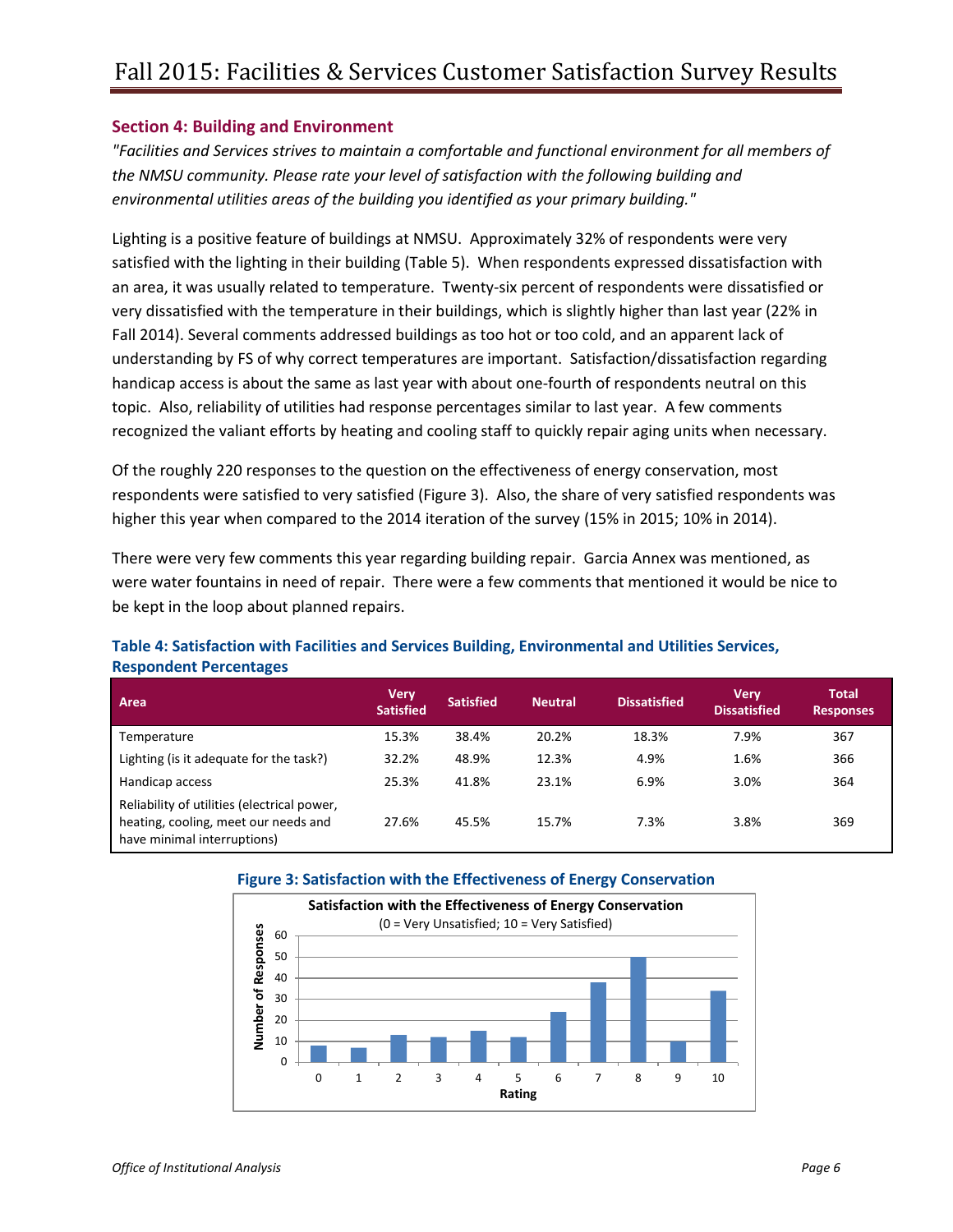#### <span id="page-7-0"></span>**Section 5: Grounds Services**

*"Facilities and Services provides landscape and grounds maintenance, exterior trash receptacle management and concrete and asphalt maintenance. In addition, Facilities and Services maintains the walkways and roadways around campus and is responsible for the care of lawns, trees, and shrubs. Facilities and Services is also founded to maintain campus drainage systems. Please rate your level of satisfaction with the following areas as they relate to Facilities and Services grounds maintenance in your area of the university."*

The ratings of almost all areas related to Grounds Services were very high. As reported in past surveys, the Grounds staff are seen as very courteous, with almost 54% of respondents very satisfied with the courtesy of the Grounds staff (Table 6). At least 80% of respondents were also satisfied or very satisfied with the maintenance of grounds, the quality of landscape design and overall quality of Grounds Services. Litter management and management of recycling and recycling receptacles were the only areas in which at least 10% of respondents were dissatisfied to very dissatisfied. Recycling and recycling receptacles dropped in satisfaction this year, with 15% of respondents reporting dissatisfaction, up from 9% last year. Comments suggested the impression that recycling is not taken as seriously as in the past. About one in five respondents were neutral on the question of quality of pest control, up slightly from last year. There were also fewer comments related to pest control this year.

There were six comments related to landscaping this year and four related to parking lots. Trees, weeds, potholes and signage were mentioned as needing care. However, there were also several comments commending the Grounds staff for the work they accomplished this year.

| Area                                                                                                              | <b>Very</b><br><b>Satisfied</b> | <b>Satisfied</b> | <b>Neutral</b> | <b>Dissatisfied</b> | <b>Very</b><br><b>Dissatisfied</b> | <b>Total</b><br><b>Responses</b> |
|-------------------------------------------------------------------------------------------------------------------|---------------------------------|------------------|----------------|---------------------|------------------------------------|----------------------------------|
| Maintenance of grounds (mowing, weeding,<br>trimming, edging, etc.)                                               | 38.7%                           | 43.5%            | 9.9%           | 5.4%                | 2.4%                               | 372                              |
| Quality of landscape design and maintenance<br>(trees, flowerbeds, etc.)                                          | 39.6%                           | 41.0%            | 12.9%          | 5.1%                | 1.3%                               | 371                              |
| Litter management                                                                                                 | 30.1%                           | 43.5%            | 14.2%          | 9.4%                | 2.7%                               | 372                              |
| Management of recycling and recycling<br>receptacles                                                              | 29.1%                           | 38.3%            | 17.8%          | 11.1%               | 3.8%                               | 371                              |
| Quality of pest control (indoors and outdoors)                                                                    | 27.9%                           | 41.8%            | 21.7%          | 6.2%                | 2.4%                               | 373                              |
| Overall quality of Grounds services                                                                               | 34.9%                           | 45.8%            | 14.2%          | 3.8%                | 1.3%                               | 373                              |
| Courtesy of Grounds staff                                                                                         | 53.9%                           | 33.0%            | 11.3%          | 1.3%                | 0.5%                               | 373                              |
| Sustainability                                                                                                    |                                 |                  |                |                     |                                    |                                  |
| Please grade the effectiveness of the water<br>efficient landscaping and our other water<br>conservation measures | 26.8%                           | 40.5%            | 20.5%          | 8.9%                | 3.2%                               | 190                              |

#### <span id="page-7-1"></span>**Table 5: Satisfaction with Facilities and Services Ground Services, Respondent Percentages**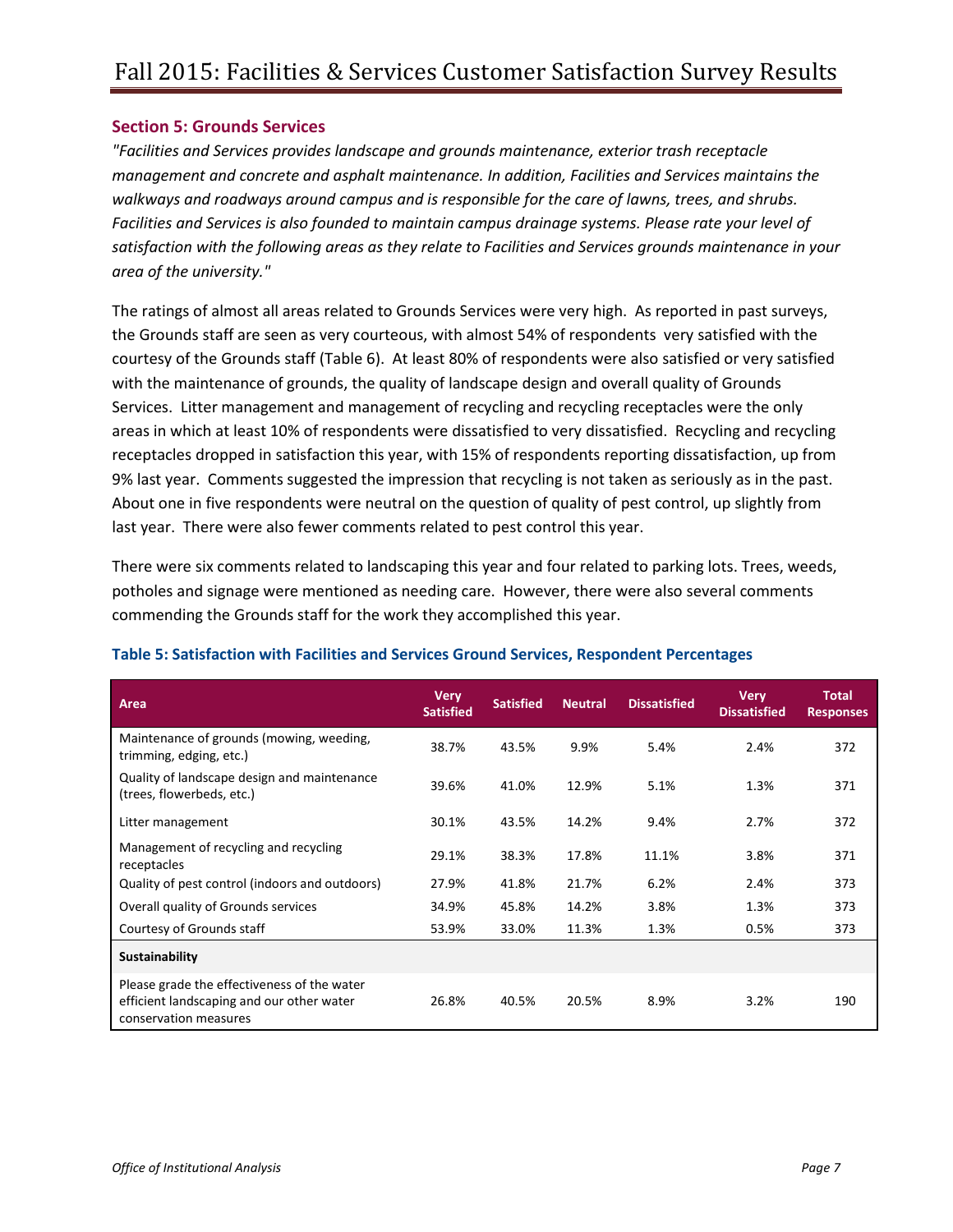## <span id="page-8-0"></span>**Section 6: Office of Sustainability**

*"Please rate your level of satisfaction with the following areas as they relate to sustainability at the university."*

As in the past, a relatively small number of respondents answered the questions in this section (86 in Fall 2015, 86 in Fall 2014 survey and 90 for the 2013 survey). Many of those who did respond selected "neutral." More than 80% of respondents were satisfied to very satisfied with the courtesy of the sustainability staff. Although about 40% of respondents reported "neutral" on the educational programs and the Environmental Education Center (EEC), the percentage of "very satisfied" responses increased this year, especially for the EEC (17% compared to 12% last year). Satisfaction with the Toner Recycling Program, the Energy Reduction Program, and the website all declined slightly. Responses to the Energy Reduction Program were more neutral than in the past with 28% reporting neutral this year compared to 18% in Fall 2014. It is not clear if "neutral" implies a lack of knowledge of the program, or a lack of satisfaction. A slightly higher percentage of respondents also selected "neutral" when asked about the overall quality of sustainability at NMSU (27% in Fall 2015 compared to 19% in 2014). The percentage of satisfied to very satisfied on this question dropped to 69% from the 75% reported in 2014.

Fifteen (10%) comments addressed issues of sustainability on campus; however, most referred to the recycling program. A few mentioned displeasure with the new lightbulbs.

| Area                                                                            | <b>Very</b><br><b>Satisfied</b> | <b>Satisfied</b> | <b>Neutral</b> | <b>Dissatisfied</b> | <b>Very</b><br><b>Dissatisfied</b> | <b>Total</b><br><b>Responses</b> |
|---------------------------------------------------------------------------------|---------------------------------|------------------|----------------|---------------------|------------------------------------|----------------------------------|
| Educational programs (tabling,<br>one-on-one meetings, campus<br>presentations) | 18.6%                           | 38.4%            | 39.5%          | 3.5%                | 0.0%                               | 86                               |
| Website                                                                         | 18.8%                           | 43.5%            | 32.9%          | 3.5%                | 1.2%                               | 85                               |
| <b>Toner Recycling Program</b>                                                  | 24.4%                           | 43.0%            | 26.7%          | 4.7%                | 1.2%                               | 86                               |
| <b>Environmental Education Center</b>                                           | 17.4%                           | 36.0%            | 40.7%          | 5.8%                | 0.0%                               | 86                               |
| <b>Energy Reduction Program</b>                                                 | 20.5%                           | 43.2%            | 28.4%          | 5.7%                | 2.3%                               | 88                               |
| Overall quality of sustainability at<br><b>NMSU</b>                             | 22.1%                           | 46.5%            | 26.7%          | 4.7%                | 0.0%                               | 86                               |
| Courtesy of sustainability staff                                                | 43.0%                           | 39.5%            | 15.1%          | 1.2%                | 1.2%                               | 86                               |

#### <span id="page-8-1"></span>**Table 6: Satisfaction with the Office of Sustainability, Respondent Percentages**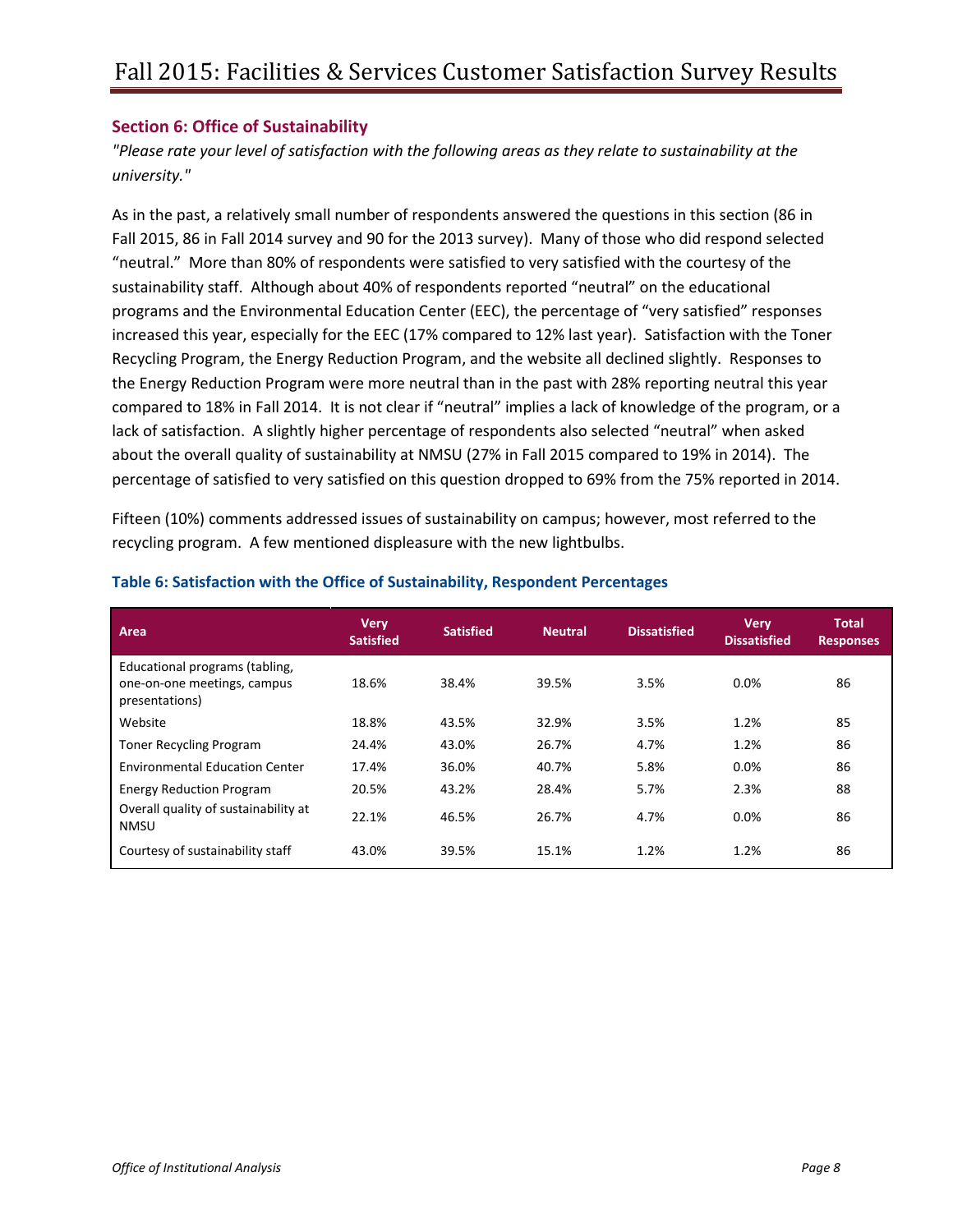## <span id="page-9-0"></span>**Section 7: Project Development**

*"Facilities modifications and enhancements are provided on reimbursable basis when requested by the user. Please evaluate Project Development and Engineering if you have used their services. In the last twelve months, have you/your office utilized any of these types of projects and engineering services?"*

Approximately 77 responses were received for the Project Development section, slightly fewer than the 90 received in 2014, and less than the 103 in 2013. Satisfaction levels—regarding both staff and finished projects—dipped slightly this year, mostly moving from very satisfied to satisfied. Respondents were most satisfied with the knowledge and skill of project staff (67% satisfied or very satisfied) and least satisfied with the final budget of the project (47% satisfied or very satisfied). However, the percent of respondents who were dissatisfied with the final budget dropped from 10% in 2014 to 4%. Nearly half (45%) of respondents were neutral on the final budget. Satisfaction with communication regarding the project increased slightly (57% to 61%) and dissatisfaction dropped from 13% to 9%.

The general theme across most of the comments related to project development was "better communication." This includes lack of timeliness because there was an underlying question regarding communication in one direction or another. Efficiency or perceived lack thereof, was also a topic for the comments.

Fewer responses were received regarding the importance of sustainability to the project. The mean rating of 3.8 (1-not important at all to 5-very important) suggests that, on average, respondents believe sustainability is somewhat important. This mean value has increased slightly over the past three years, from 3.5 in 2013, to 3.7 in 2014 to 3.8 this year.

| Area                                                                                                                                          | <b>Very</b><br><b>Satisfied</b> | <b>Satisfied</b> | <b>Neutral</b>   | <b>Dissatisfied</b> | <b>Very</b><br><b>Dissatisfied</b> | <b>Total</b><br><b>Responses</b> |
|-----------------------------------------------------------------------------------------------------------------------------------------------|---------------------------------|------------------|------------------|---------------------|------------------------------------|----------------------------------|
| <b>Satisfaction with Staff</b>                                                                                                                |                                 |                  |                  |                     |                                    |                                  |
| Initial response time for estimating cost                                                                                                     | 16.7%                           | 44.9%            | 24.4%            | 10.3%               | 3.8%                               | 78                               |
| Preparedness of Project<br>Managers/Estimators                                                                                                | 17.7%                           | 45.6%            | 19.0%            | 13.9%               | 3.8%                               | 79                               |
| Knowledge and skill of Project staff                                                                                                          | 24.1%                           | 43.0%            | 19.0%            | 8.9%                | 5.1%                               | 79                               |
| <b>Satisfaction with Finished Project</b>                                                                                                     |                                 |                  |                  |                     |                                    |                                  |
| Satisfaction with the finished project                                                                                                        | 20.8%                           | 44.2%            | 23.4%            | 9.1%                | 2.6%                               | 77                               |
| The timeliness of the project (on time)                                                                                                       | 14.3%                           | 35.1%            | 26.0%            | 13.0%               | 11.7%                              | 77                               |
| Final budget of project                                                                                                                       | 13.0%                           | 33.8%            | 45.5%            | 3.9%                | 3.9%                               | 77                               |
| <b>Communication from Project</b><br>Development and Engineering<br>throughout the project                                                    | 20.8%                           | 40.3%            | 22.1%            | 9.1%                | 7.8%                               | 77                               |
|                                                                                                                                               |                                 |                  | <b>Responses</b> |                     | <b>Mean</b>                        |                                  |
| How important is sustainability to your project?<br>$(5 \text{ stars} = \text{very important}, 1 \text{ star} = \text{not at all important})$ |                                 |                  | 51               |                     | 3.8                                |                                  |

# <span id="page-9-1"></span>**Table 7: Satisfaction with Facilities and Services Special Projects and Engineering Services, Respondent Percentages**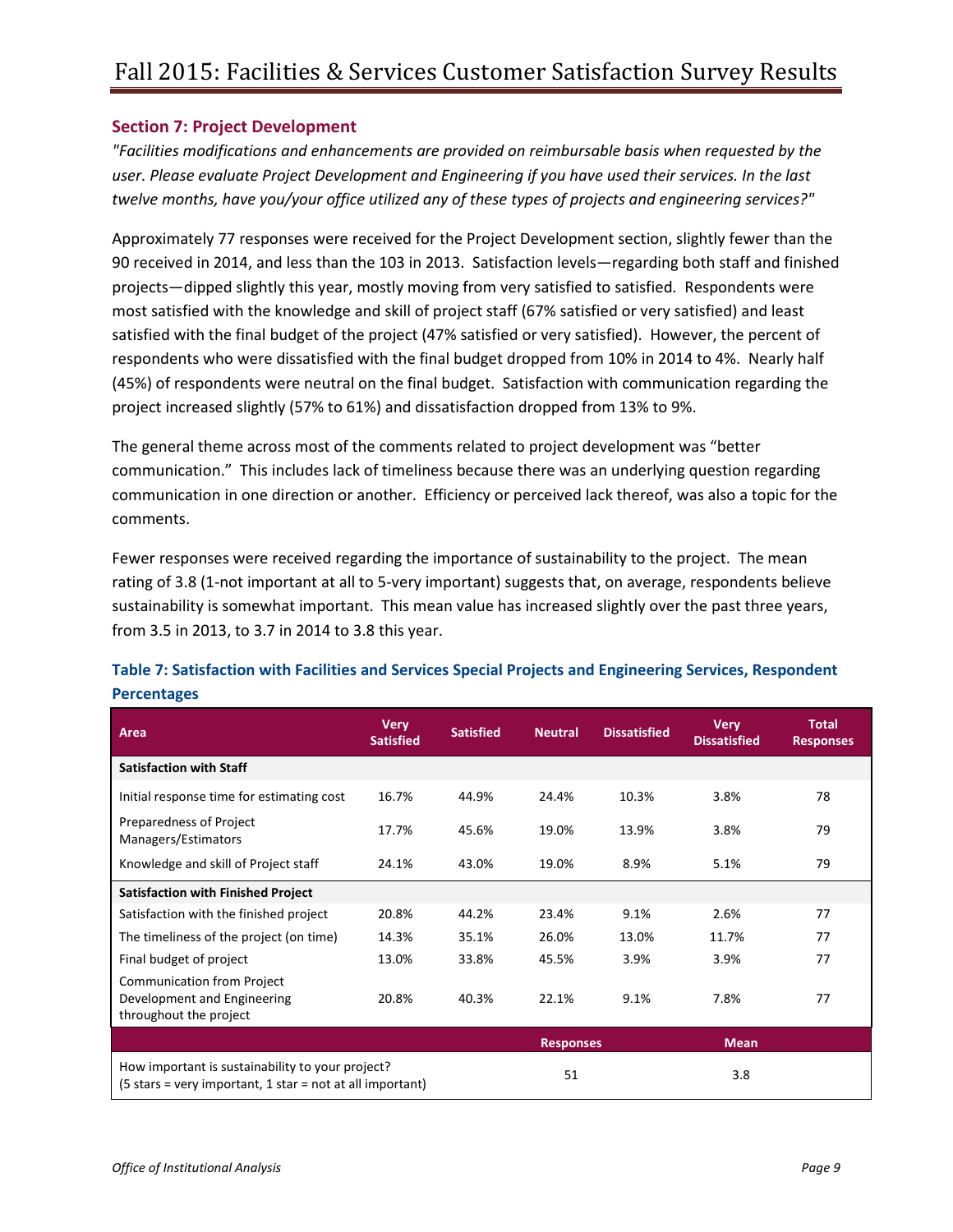#### <span id="page-10-0"></span>**Section 8: Facilities and Services Administrative Services**

*"In the last twelve months, have you had contact with Facilities and Services business office staff regarding the administrative side of any maintenance project or Special Projects or Engineering Work?"*

Approximately 100 responses were received for the questions on FS administrative services (Table 9). The professional attitude of FS employees received a slightly higher satisfaction rating than in 2014. The knowledge and skill of FS staff as well as the courtesy of FS staff towards the customer were also seen as strengths. Although the percent of "very satisfied" responses regarding accuracy of information increased to 39% from 31%, the percent of dissatisfied/very dissatisfied responses also increased from 10% to 17%. Timeliness continues to be the biggest issue. Approximately 21% of respondents were dissatisfied to very dissatisfied on the timeliness of response to inquiries about work status. In 2014, less than 6% of respondents were dissatisfied with the timeliness of responses to billing inquiries; however, this doubled to 13% in 2015. Timeliness was mentioned as an issue several times in the comments.

# <span id="page-10-1"></span>**Table 8: Satisfaction with Facilities and Services Administrative Service Areas, Respondent Percentages**

| Area                                                                     | <b>Very</b><br><b>Satisfied</b> | <b>Satisfied</b> | <b>Neutral</b> | <b>Dissatisfied</b> | <b>Very</b><br><b>Dissatisfied</b> | <b>Total</b><br><b>Responses</b> |
|--------------------------------------------------------------------------|---------------------------------|------------------|----------------|---------------------|------------------------------------|----------------------------------|
| Timeliness of response to inquiries about<br>work status                 | 31.1%                           | 37.9%            | 9.7%           | 15.5%               | 5.8%                               | 103                              |
| Timeliness of responses to inquiries<br>about billing                    | 25.0%                           | 33.0%            | 29.0%          | 7.0%                | 6.0%                               | 100                              |
| Courtesy of Facilities and Services staff<br>towards customer            | 48.6%                           | 33.3%            | 14.3%          | 2.9%                | 1.0%                               | 105                              |
| Accuracy of information provided by<br>Facilities and Services employees | 38.8%                           | 35.0%            | 8.7%           | 11.7%               | 5.8%                               | 103                              |
| Professional attitude of Facilities and<br>Services employees            | 49.0%                           | 35.6%            | 11.5%          | 2.9%                | 1.0%                               | 104                              |
| Knowledge and skill of Facilities and<br>Services staff                  | 40.4%                           | 37.5%            | 15.4%          | 4.8%                | 1.9%                               | 104                              |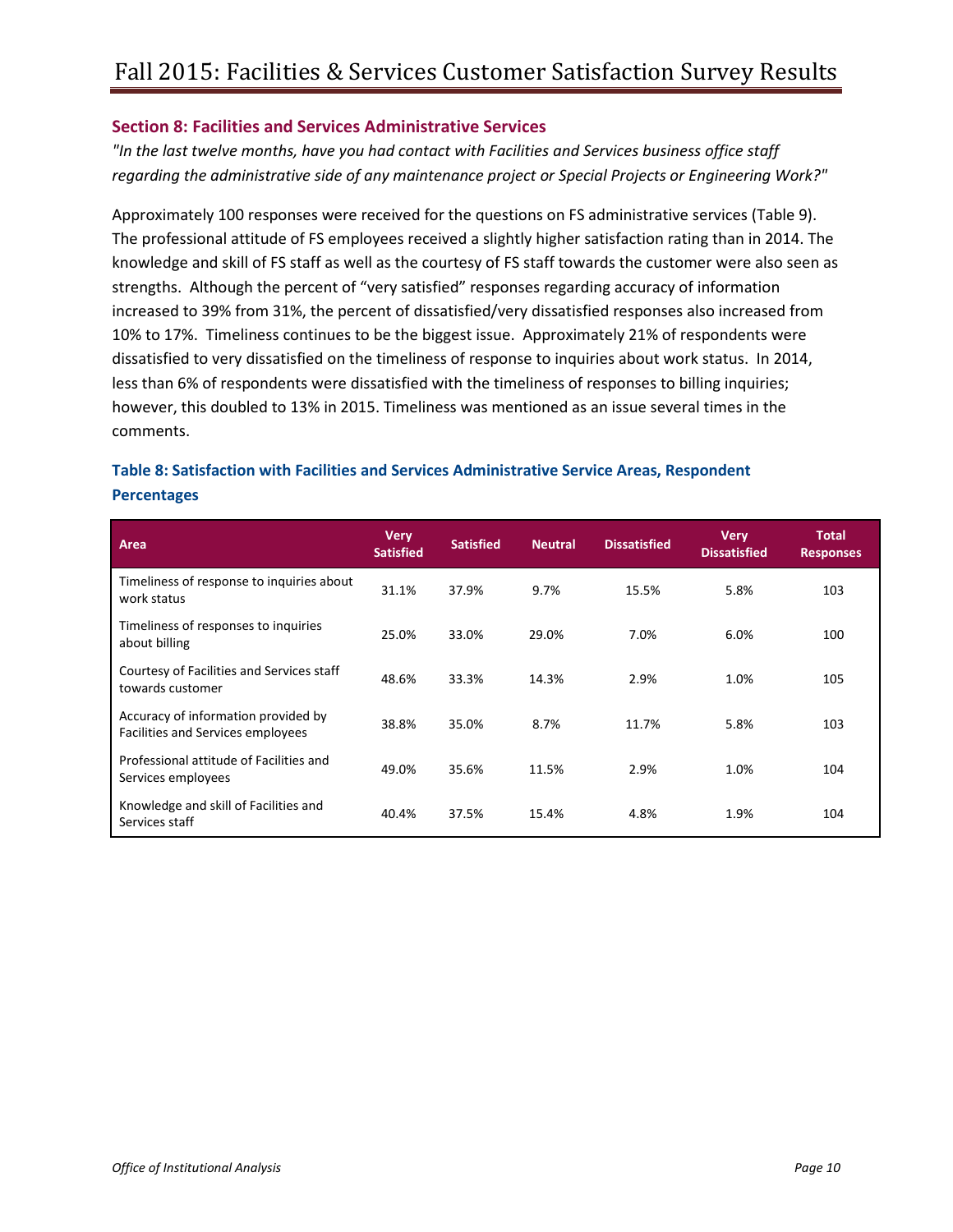#### <span id="page-11-0"></span>**Section 9: Environmental Health and Safety**

*"Please rate your level of agreement with the following statements pertaining to Environmental Health & Safety Services."*

Approximately 128 responses were received regarding Environmental Health and Safety (EHS) (Table 10). EHS continues to improve on the level of satisfaction for all questions in this section. The high level of satisfaction noted with this unit in past surveys continued with this survey. Nearly half of respondents were very satisfied with the knowledge of EHS staff and with the friendly and helpful nature of the staff. The percent of respondents saying they were very satisfied regarding the timeliness of response increased from 38% to 45%, and accessibility rose from 38% to 41%. The effectiveness of training also showed slight improvements to 37% for very satisfied from 34%. Although the satisfaction ratings for the usefulness of the website improved slightly (32% very satisfied up from 27%), this was the one area in which the percent of dissatisfied ratings rose slightly to about 5% compared to 2% in 2014. Overall, EHS is a shining example of an FS unit for customer satisfaction.

| Area                                                                                                                                                 | <b>Very</b><br><b>Satisfied</b> | <b>Satisfied</b> | <b>Neutral</b> | <b>Dissatisfied</b> | <b>Very</b><br><b>Dissatisfied</b> | <b>Total</b><br><b>Responses</b> |
|------------------------------------------------------------------------------------------------------------------------------------------------------|---------------------------------|------------------|----------------|---------------------|------------------------------------|----------------------------------|
| Environmental Health & Safety understands<br>my needs and the requirements of my<br>department                                                       | 37.7%                           | 48.5%            | 10.8%          | 2.3%                | 0.8%                               | 130                              |
| Environmental Health & Safety is accessible to<br>its customers (phone, voice mail, email, etc.)                                                     | 41.4%                           | 49.2%            | 7.8%           | 1.6%                | 0.0%                               | 128                              |
| When contacted, an Environmental Health &<br>Safety consultation helped facilitate<br>resolution of my problem or issue                              | 39.7%                           | 44.4%            | 14.3%          | 1.6%                | 0.0%                               | 126                              |
| The Environmental Health & Safety website is<br>user friendly and helpful in providing access<br>to information, forms, manuals, etc. that I<br>need | 31.7%                           | 38.9%            | 22.2%          | 4.8%                | 2.4%                               | 126                              |
| Environmental Health & Safety staff provide<br>effective training                                                                                    | 37.0%                           | 44.9%            | 16.5%          | 1.6%                | 0.0%                               | 127                              |
| When contacted, Environmental Health &<br>Safety staff responded to my requests, or<br>problems, in a timely manner                                  | 44.9%                           | 40.2%            | 12.6%          | 1.6%                | 0.8%                               | 127                              |
| Overall, Environmental Health & Safety staff<br>are knowledgeable in their areas of specialty                                                        | 47.3%                           | 41.9%            | 8.5%           | 2.3%                | 0.0%                               | 129                              |
| Environmental Health & Safety staff are<br>friendly and helpful when I contact them for<br>services                                                  | 48.4%                           | 41.4%            | 8.6%           | 1.6%                | 0.0%                               | 128                              |

#### <span id="page-11-1"></span>**Table 9: Satisfaction with Environmental Health and Safety (EHS), Respondent Percentages**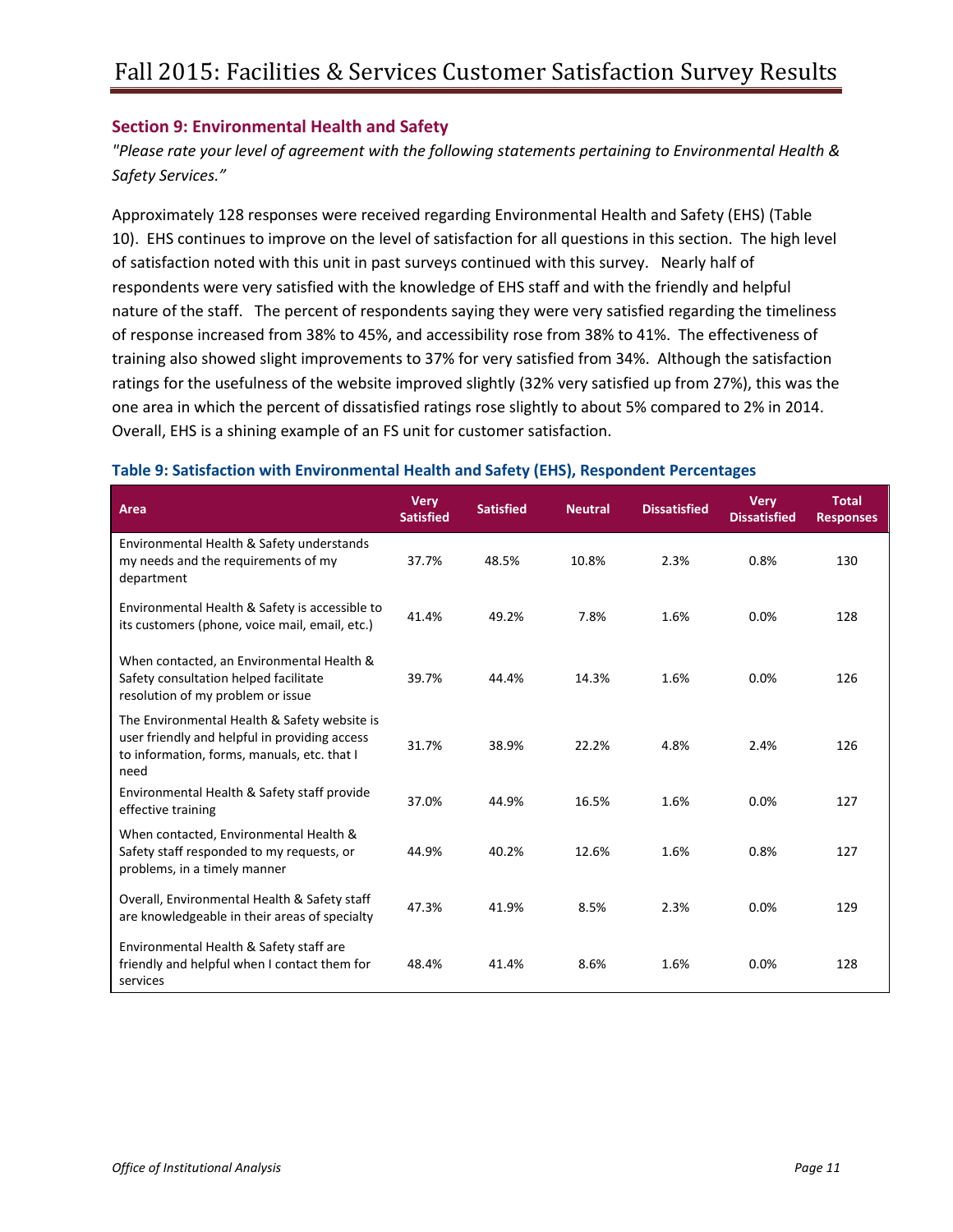#### <span id="page-12-0"></span>**Section 10: NMSU Fire Department**

*"Please rate your satisfaction level with the NMSU Fire Department."*

Despite the continued improvements noted for Environmental Health & Safety, the NMSU Fire Department is still the FS unit with the highest satisfaction ratings (Table 11). Although more than 90 to 95% of respondents were satisfied with all areas related to the department, the percent reporting as very satisfied dropped slightly in 2015 compared to 2014. The shift was towards "satisfied" rather than "very satisfied" and may be related to the increase in responses this year (approximately 82 compared to 64 last year).

| Area                     | Verv<br><b>Satisfied</b> | <b>Satisfied</b> | <b>Neutral</b> | <b>Dissatisfied</b> | <b>Verv</b><br><b>Dissatisfied</b> | <b>Total</b><br><b>Responses</b> |
|--------------------------|--------------------------|------------------|----------------|---------------------|------------------------------------|----------------------------------|
| Timeliness of service    | 63.1%                    | 31.0%            | 3.6%           | 1.2%                | 1.2%                               | 84                               |
| Quality of service       | 65.1%                    | 32.5%            | 2.4%           | 0.0%                | 0.0%                               | 83                               |
| Courtesy of staff        | 68.3%                    | 28.0%            | 1.2%           | 1.2%                | 1.2%                               | 82                               |
| Professionalism of staff | 69.5%                    | 28.0%            | 1.2%           | 1.2%                | 0.0%                               | 82                               |
| Service expectation      | 61.3%                    | 35.0%            | 3.8%           | 0.0%                | 0.0%                               | 80                               |

#### <span id="page-12-1"></span>**Table 10: Satisfaction with NMSU Fire Department, Respondent Percentages**

## <span id="page-12-2"></span>**Section 11: NMSU Office of University Architect and Campus Planning**

*"Please rate your satisfaction with the NMSU Office of University Architect and Campus Planning."*

The NMSU Office of University Architect and Campus Planning (UACP) was one FS area that saw a noticeable drop in satisfaction in Fall 2015. Although 80% of respondents were very satisfied or satisfied with the courtesy and professionalism of staff, this is a drop from 85% in Fall 2014. Satisfaction with the quality of service dipped from 78% to 67%. The percent of respondents reporting dissatisfaction with both the overall quality of service and the quality of recent service increased to more than 16% from 10% or less in 2014. Dissatisfaction ratings for service expectation more than doubled this year, from 7% to 18%. Satisfaction ratings of the Annual Space Survey, while never very high, did not change much.

# <span id="page-12-3"></span>**Table 11: Satisfaction with NMSU Office of University Architect and Campus Planning, Respondent Percentages**

| Area                       | <b>Very</b><br><b>Satisfied</b> | <b>Satisfied</b> | <b>Neutral</b> | <b>Dissatisfied</b> | <b>Very</b><br><b>Dissatisfied</b> | <b>Total</b><br><b>Responses</b> |
|----------------------------|---------------------------------|------------------|----------------|---------------------|------------------------------------|----------------------------------|
| Timeliness of service      | 21.2%                           | 42.3%            | 19.2%          | 11.5%               | 5.8%                               | 52                               |
| Quality of service         | 28.8%                           | 38.5%            | 15.4%          | 9.6%                | 7.7%                               | 52                               |
| Courtesy of staff          | 41.2%                           | 39.2%            | 13.7%          | 2.0%                | 3.9%                               | 51                               |
| Professionalism of staff   | 36.5%                           | 42.3%            | 17.3%          | 1.9%                | 1.9%                               | 52                               |
| Service expectation        | 25.5%                           | 35.3%            | 21.6%          | 13.7%               | 3.9%                               | 51                               |
| <b>Annual Space Survey</b> | 15.7%                           | 37.3%            | 39.2%          | 3.9%                | 3.9%                               | 51                               |
| Quality of recent service  | 33.3%                           | 43.3%            | 6.7%           | 13.3%               | 3.3%                               | 30                               |